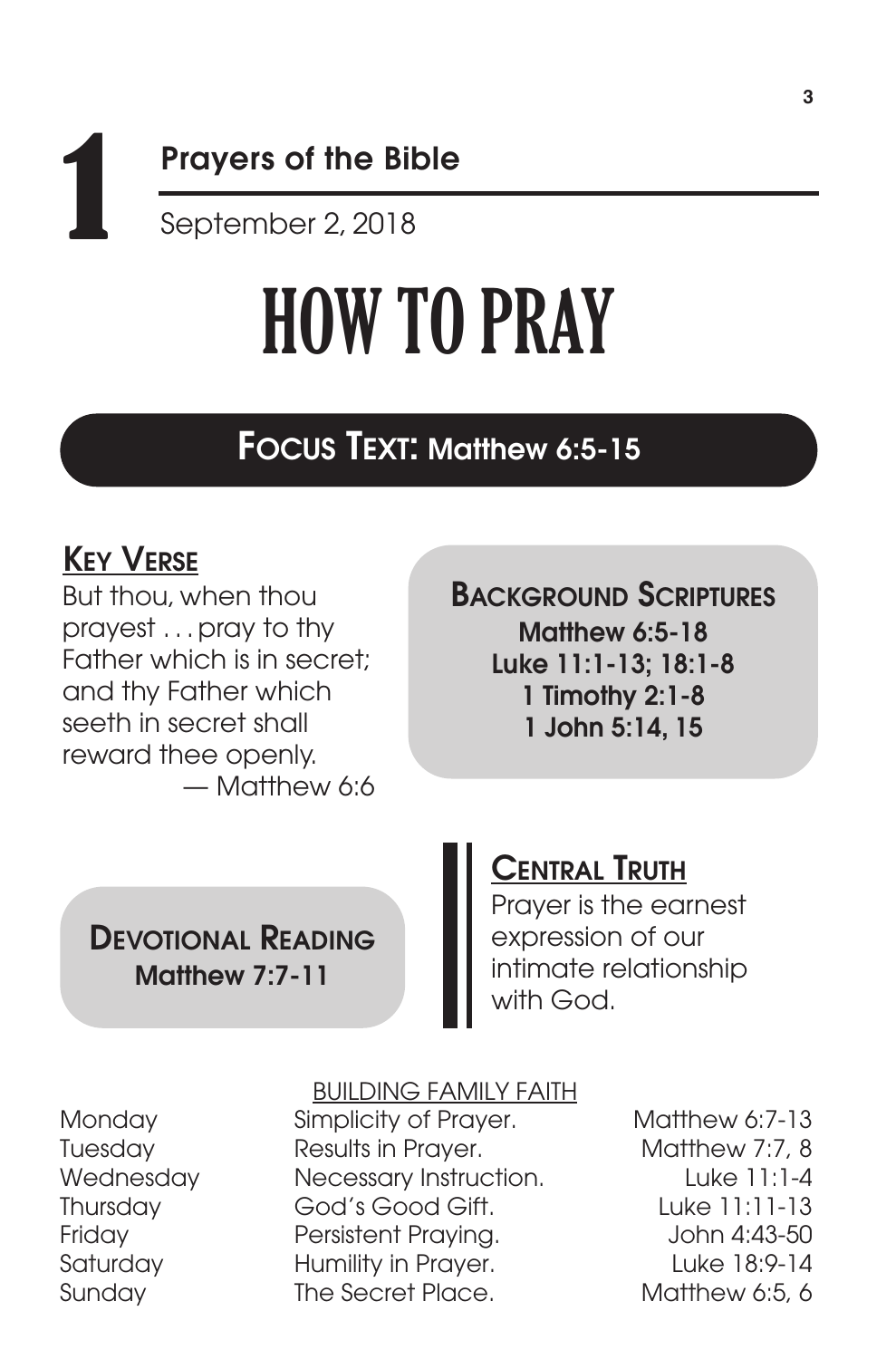#### **THE NEED**

Prayer is one of the skills most indispensable for Christian living. It is the gateway to growth. Through prayer, problems are resolved, questions are often answered, and needs are met. Simply stated, no believer can function in faith without prayer.

But how much time do we spend **learning** to pray? Our primary method of teaching prayer skills is through example. We hear others praying and follow their pattern. The danger of this method is that we pick up their clichés, which mean little or nothing to us. Our prayer life can become stale.

Formal classroom training on prayer is rare. This may be because we view prayer as a private discipline that is better suited for the laboratory than the lecture hall. But before we practice in the lab of the prayer clos-

If you feel comfortable knowing how to pray, how did you learn?

et, it would be helpful for us to explore the properties and conditions of prayer.

#### **I. GUIDELINES FOR PRAYER** (Matt. 6:5-8)

**Matthew 6:5.** And when thou prayest, thou shalt not be as the hypocrites are: for they love to pray standing in the synagogues and in the corners of the streets, that they may be seen of men. Verily I say unto you, They have their reward.

**6. But thou, when thou prayest, enter into thy closet, and when thou hast shut thy door, pray to thy Father which is in secret; and thy Father which seeth in secret shall reward thee openly.**

7. But when ye pray, use not vain repetitions, as the heathen do: for they think that they shall be heard for their much speaking.

**8. Be not ye therefore like unto them: for your Father knoweth what things ye have need of, before ye ask him.**

**5.** While Jesus often taught about prayer using the plural, this command about avoiding hypocrisy is stated in the singular. **Hypocrites** do things to appear to be something or someone other than what they are inwardly. Rather than being motivated by loving compassion or some other noble motive, hypocrites act, hoping to leave a positive, however inaccurate, impression of their character. The hypocrites described in this passage may have been so convincing that they even deceived themselves into believing they were something they were not. How easily these false men could have been viewed as pious because of their public prayers. Yet Jesus, the one whose assessment of us really matters, easily saw through the religious ve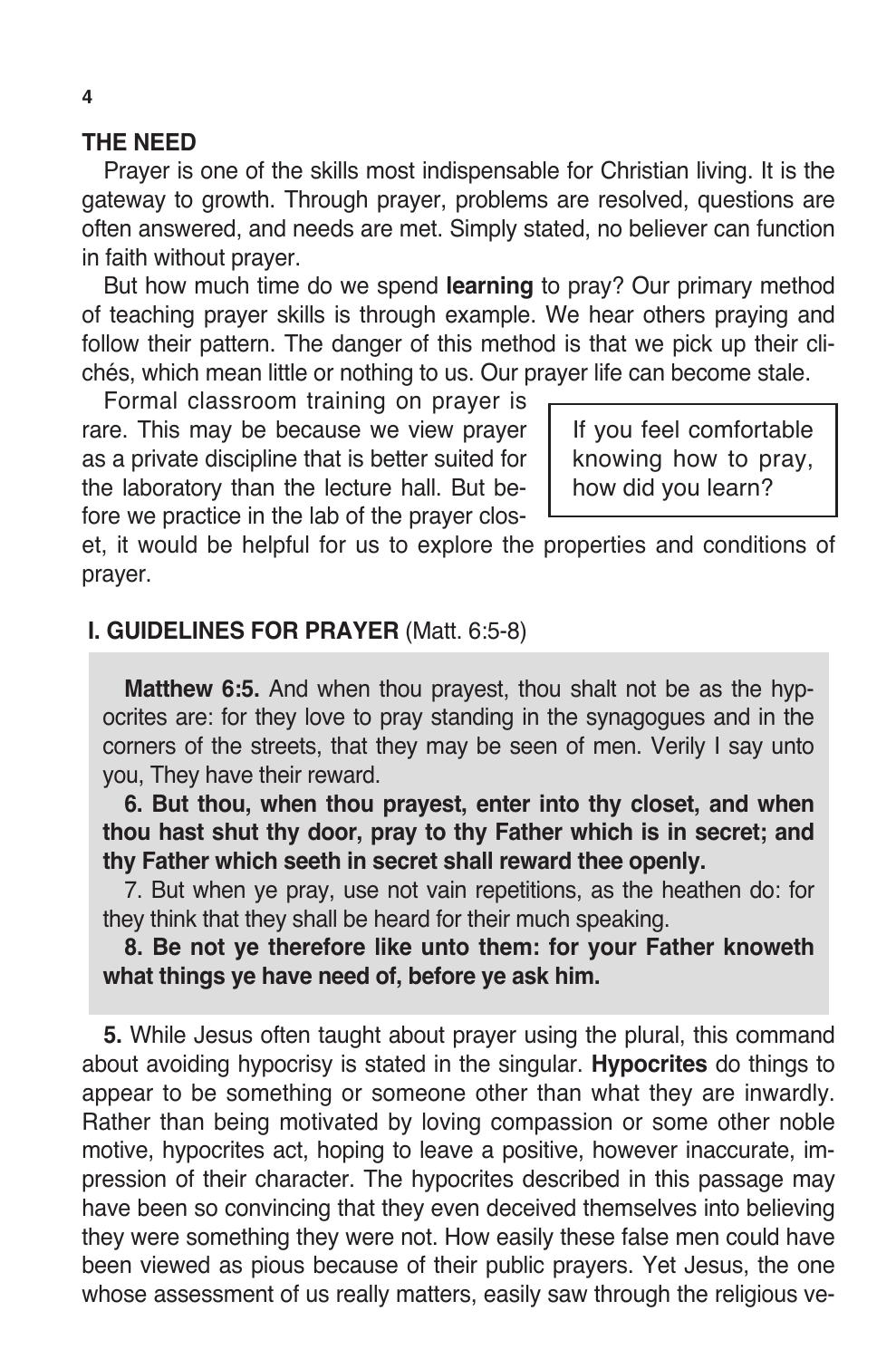neer and identified their real character. Jesus saw them as self-righteous, self-centered, and condemned. The hypocrites prayed to **be seen of men**. Their **reward** was that they were seen. How much better for them and for us to be heard in our praying by one who can and will respond.

**6.** Significantly, it is **when** you pray, not IF you pray. Praying is a natural response of one who is in a right relationship with God. **Enter into thy closet.** Effective prayer is not the eloquent public praying of an orator, but

rather the private communication with God of the person who simply believes on Him. People may understand and even admire our words, but God is the one whose attention we desire and need. Yet public praying is not forbidden.

What does it take to close the door and be alone with God?

The New Testament Church practiced public prayer (Acts 1:24; 3:1; 4:24- 30). Whether praying publicly or privately, our motive must always be to gain the attention of Jesus. Pride causes a man to seek to be heard by his fellows, while humility cares not to be heard except by the Lord. Humbleness of heart and attitude helps to open the way to communicate with God. Those who desire to pray publicly rather than privately may need to consider their motives. We would much rather pray in a prayer closet where no one else sees or knows than to gain the approval of men while going unheard and unseen by God.

**7.** Wordiness is ruled out as a key to effective praying. Repetition of needs does not influence whether those needs will be met. We must understand, however, that Jesus did not rule out long prayers, nor did He forbid all repetition. He prayed long prayers (Luke 6:12) and even repeated Himself in praying (Matt. 26:44). Some of the parables Jesus used in His teaching taught the importance of persistent praying. The lesson here is that repetition for the sake of repetition accomplishes nothing. Instead, the attitude of the heart of the pray-er is what makes the real difference. Those who pray with a sincere and humble heart have reason to expect answers to their petitions.

**8.** What a comfort this is to believers! He looks beyond our stumbling words, sees the attitude of the heart, and understands the burden we represent before him. "God knows how to interpret a teardrop" (T. M. Anderson). The heavy burden of the heart is known to Him regardless of our fluency or ineptness in putting it into words. God comes to our rescue. He is waiting patiently, His ear tuned toward our cry. He does not need to be convinced of our need. Instead, He waits, knowing before we ask, and often beginning to work out the answer to our petitions before we think to ask. The use of the word **Father** reminds us of the most healthy of relationships. God our Father wants to give good things to us, His children (Luke 11:13).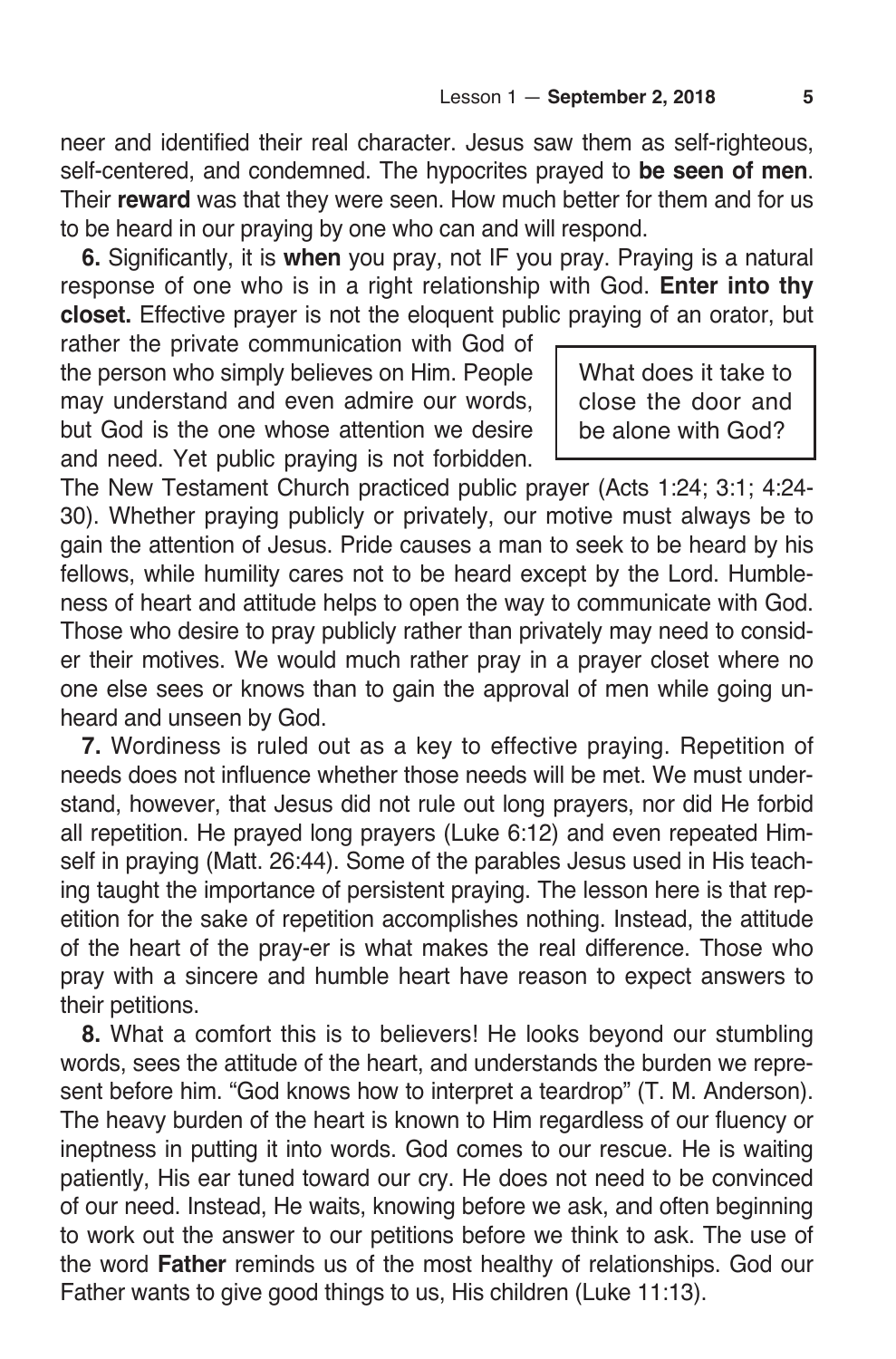### **II. THE FOCUS OF PRAYER** (Matt. 6:9, 10)

9. After this manner therefore pray ye: Our Father which art in heaven, Hallowed be thy name.

**10. Thy kingdom come. Thy will be done in earth, as it is in heaven.**

**9.** Here Jesus began His great pattern for praying. The best prayers come from the heart of God's child and are addressed to the Father. **Our Father which art in heaven.** These words speak to us of our relationship with God. If He is our Father, we must be His children. This great and majestic God is also personal and loving, for He allows mere mortals into a personal relationship with Him. **Hallowed be thy name.** This proclaims God's name to be sacred and holy. Of course, the understanding is that His name is a reflection of His character. How good it is to serve a God who is loving and holy, and who allows us to be His children. We must be careful to maintain a reverent attitude toward God's name and character in prayer as well as in life.

**10.** The work and progress of God's kingdom is much more important than the personal interests of those who do kingdom work. Indeed those who are most effective in kingdom work are those who willingly forget themselves in the interest of the kingdom. How important it is, then, for us to pray **thy kingdom come** as a personal petition for the authority and spirit of Christ to rule in our own lives. According to Luke 17:21, Christ's kingdom is within believers. Praying **thy will be done** is resigning ourselves in total surrender to the will of God. This prayer is that the perfect will of God would be accomplished in our lives and in our world, as well as in the world to come. Since God's will is perfectly obeyed in heaven, **in earth, as it is in heaven** must include His will being performed on earth, also.

## **III. PETITIONS IN PRAYER** (Matt. 6:11-15)

11. Give us this day our daily bread.

**12. And forgive us our debts, as we forgive our debtors.**

13. And lead us not into temptation, but deliver us from evil: For thine is the kingdom, and the power, and the glory, forever. Amen.

## **14. For if ye forgive men their trespasses, your heavenly Father will also forgive you:**

15. But if ye forgive not men their trespasses, neither will your Father forgive your trespasses.

**11.** Then our Lord came to the matter of praying for our personal needs.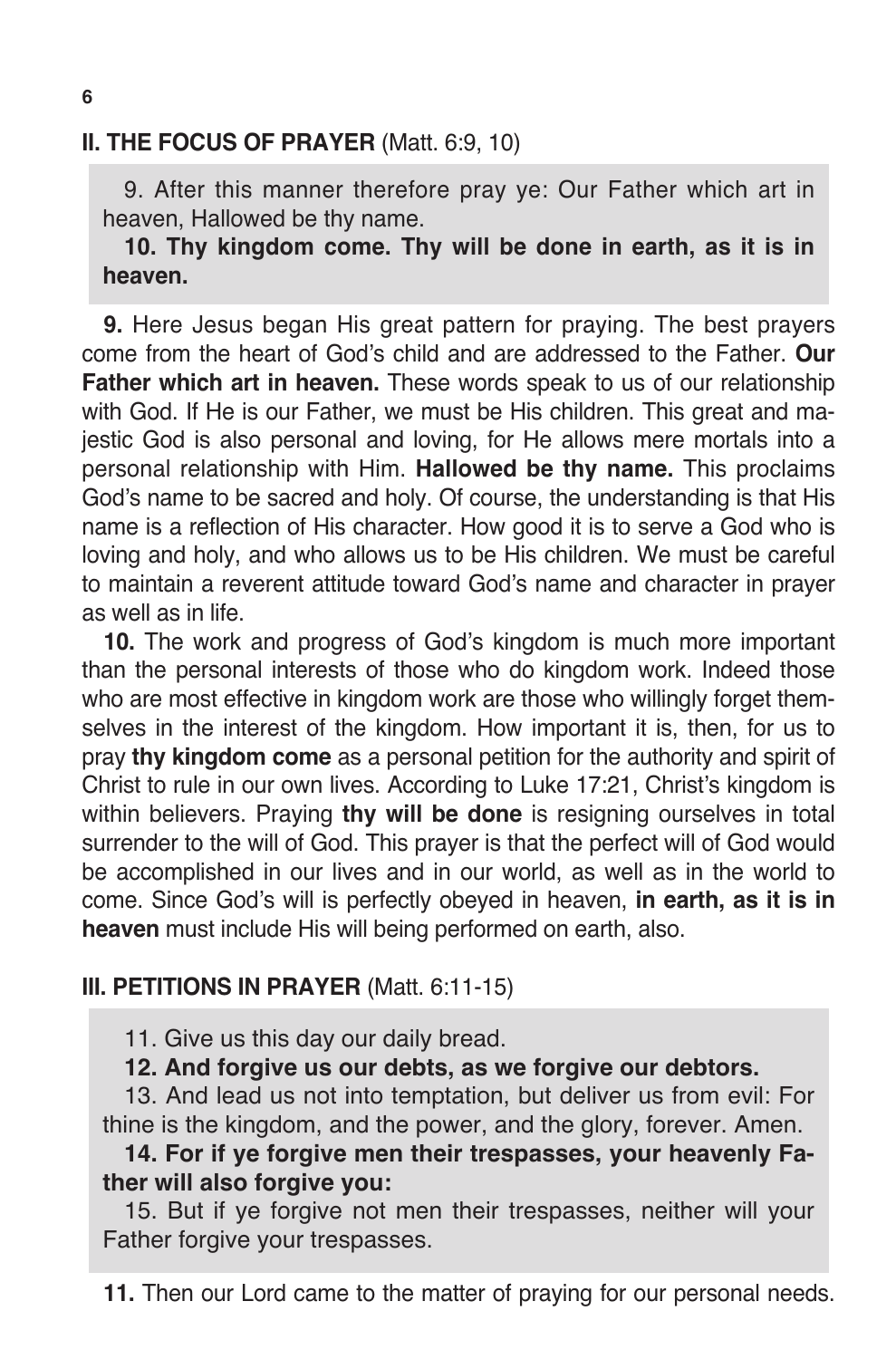Notice the emphasis on today's needs. How easy it is for those who live in affluent societies to get sidetracked into worrying over future needs instead of trusting God for both present and future. **Our daily bread.** Here is acknowledgment that God is the source of all our satisfaction. The most basic and necessary things of life are provided by Him. **Bread** includes all of our necessary food. In fact, the spirit of this prayer would seem to indicate that this term includes all the physical needs of humanity. Yet in this prayer, we must distinguish our genuine needs from our wants. Notice that the prayer is for one day at a time — **daily**. With steady jobs and income, present-day Christians may forget the day-by-day nature of our needs, but first-century Christians who were paid at the end of each day's work could easily see where an injury or sickness could take away income and security. They needed **daily** provision.

**12. Forgive us our debts.** The word **debts** means "something owed." It is often correctly understood as "sin" or "transgression," especially as it relates to something owed to God. When we fail to meet the demands of God's law, we are in need of His forgiveness. In truth, we owe God far more than we can ever pay. Yet in love and mercy, He offers forgiveness of the whole debt of sin. **Forgive us . . . as we forgive.** "The one who bears an unforgiving spirit toward another should pause before he offers this prayer" (Beacon Bible Comm.). What if God forgives only as we do? Would we find total forgiveness, or would some offenses be kept on our account?

**13. Lead us not into temptation.** The word **temptation** refers to the idea of "trial, affliction, or anything that tests our virtue." **Deliver** has the idea of "come to the aid of" or "rescue." The deliverance called for here is **from evil** or "from the evil one." It can mean either "spare us from" or "deliver us out of." We can always be certain that God will not let us be tempted beyond our ability to endure the temptation. God always will provide a means to escape (1 Cor. 10:13). The prayer ends with a very fitting note of worship. **For thine is the kingdom.** God, and God alone, has the authority to provide answers to the above petitions. **And the power.** Never will we find our needs too great for Him. We are insufficient and cannot adequately meet our own needs. He is all-sufficient. "With God all things are possible" (Matt. 19:26). **And the glory.** All the honor for any goodness that comes in our lives belongs to Him.

**14.** Forgiveness is within the reach of everyone. Those who experience forgiveness ought to be the more ready to forgive.

**15.** An unforgiving spirit has no place in the Christian life. Those who continue to carry bitterness and animosity toward others soon discover that they have lost their sense of forgiveness from God as well as security in Him. Forgiveness is Christlikeness. Harboring malice, ill will, or unkind atti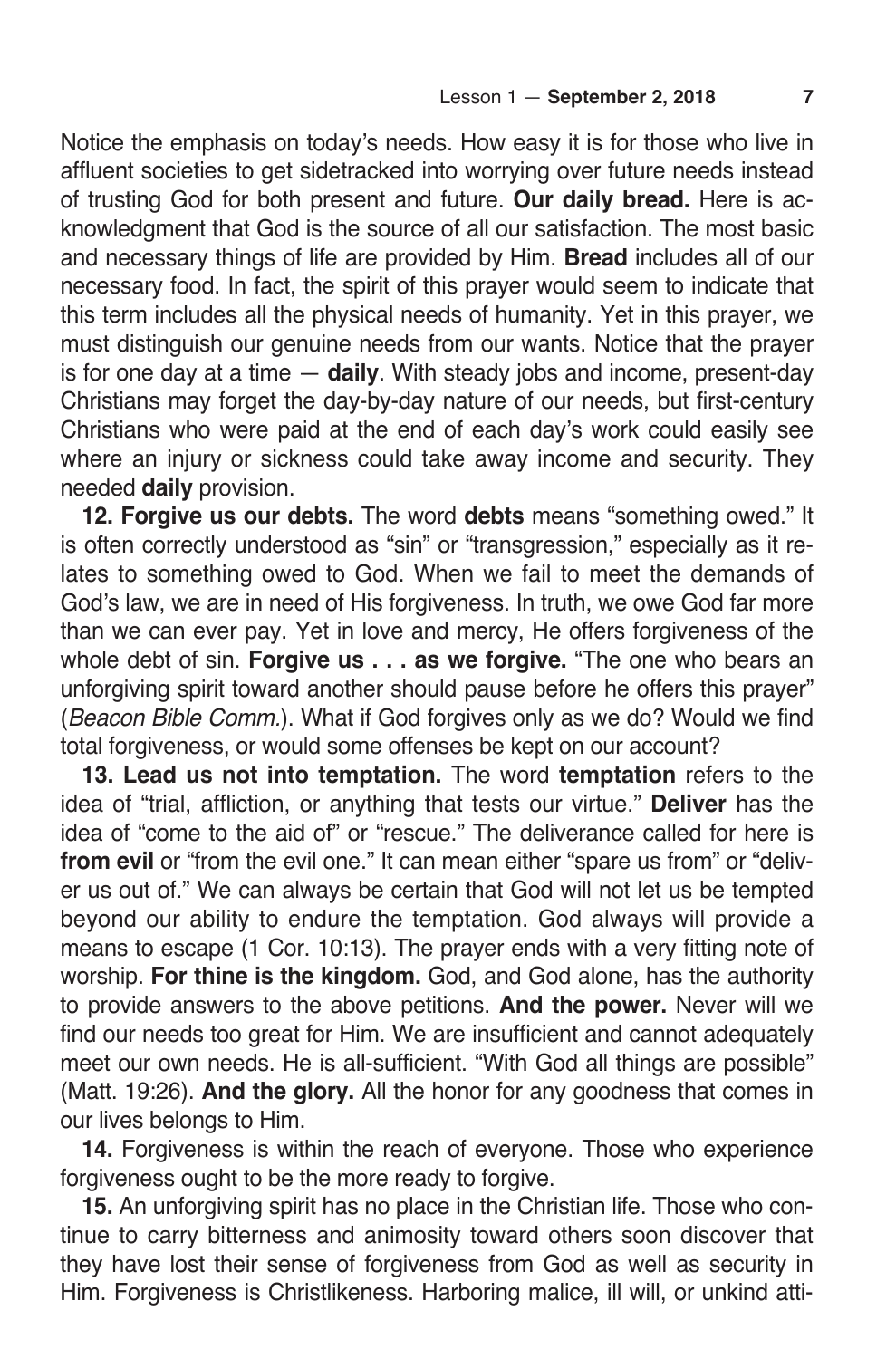tudes is evidence of an inner lack. The command of Scripture is **forgive**. Jesus set the example. Our responsibility is to follow His example by forgiving as well. Yet all of us have been offended by someone who has not bothered to ask forgiveness. What should we do in this case? The answer is always, "Forgive."

#### **THE DIFFERENCE**

In light of the teachings of Christ on prayer, what are the next steps you need to take to improve your prayer life?

Step one: **Reject the lie that image equals reality.** Others may be impressed by your spiritual oratory, but God knows your real state of spirituality.

Step two: **Establish a secret place and time where you can meet with God in solitude.** Carve out fifteen minutes a day to spend time with God. Get away from other people and the noisy world. Power down your electronic devices so you are not distracted. Once God has your full and undi-

vided attention, He will be able to minister to you. Adore Him. Meditate on a verse of Scripture. Open your heart to God. Here is where it pays to be alone and away from others. Do not suppress your emotions. Al-

Are you comfortable with solitude?

low yourself to cry or sing. You may benefit from taking notes or keeping a journal about your discoveries.

This one habit has the potential to transform your life. If you are unfamiliar or uneasy with solitude with God, research solitude and intimacy with God. Get answers. Then get alone and quiet with God.

Step three: **Guard against unforgiveness.** It is impossible to go through life without being scarred by the offenses of others. Expect people to hurt you. But when they do, forgive as Christ has forgiven you. In so doing, you will keep the waters of mercy flowing over your life.

#### **POINT OF SPECIAL INTEREST**

I cannot say, "Our," if I live in a watertight spiritual compartment.

I cannot say, "Father," if I do not demonstrate the relationship in daily life.

I cannot say, "Which art in heaven," if I am so occupied with the earth that I am laying up no treasure there.

I cannot say, "Hallowed be thy name," if I, who am called by His name, am not holy.

I cannot say, "Thy kingdom come," if I am not doing all in my power to hasten its coming.